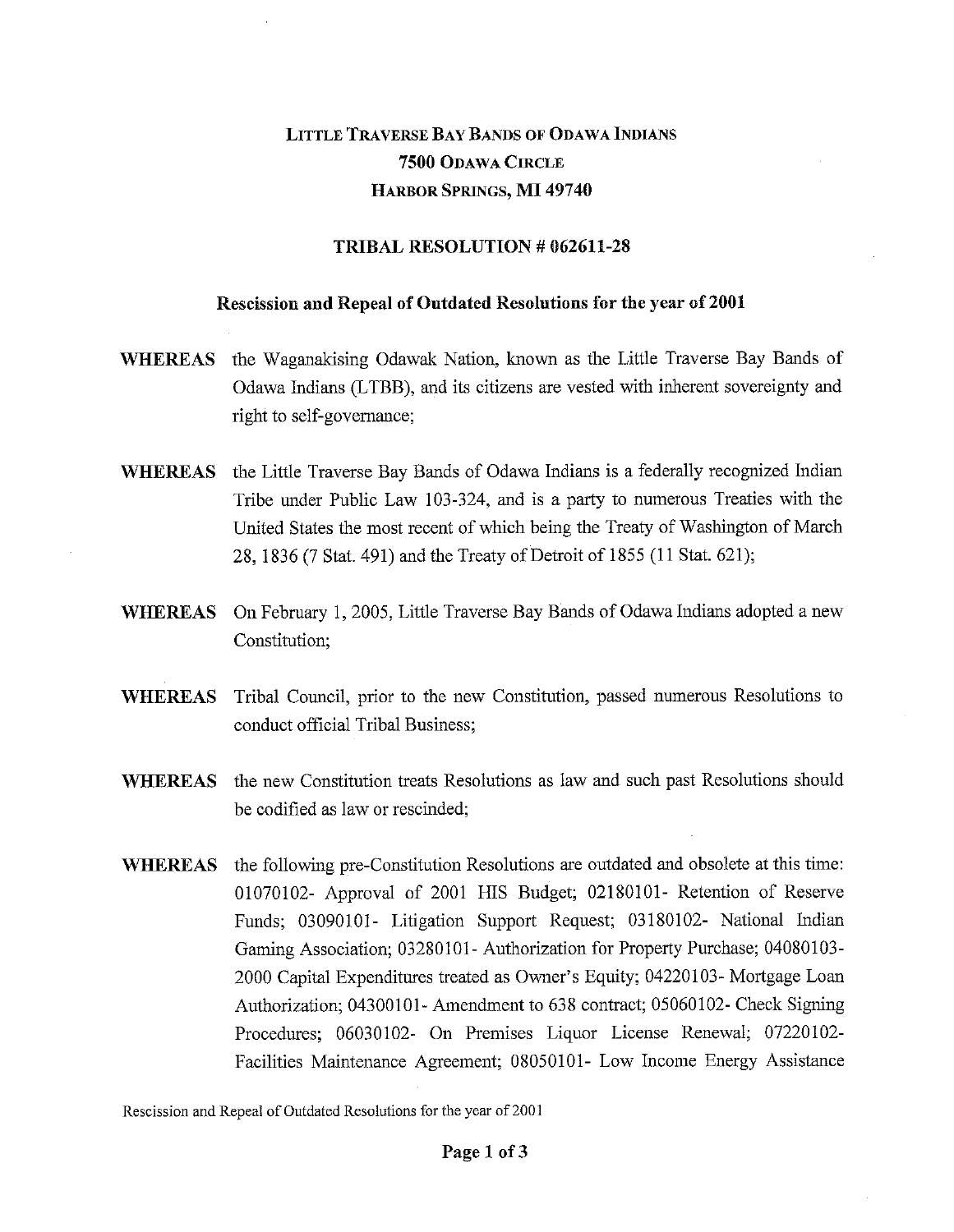Program; 08190101- Gaming Enterprise Surveillance; 10210102- Appointment of EPA Region 5 Tribal Representative; 10210104- ANA Planning Grant for Chippewa Ottawa Resource Authority; 10210105- Submission of Constitution; 11040101- Account Signer Resolution; 11080101- Approval of 2002 IHS Budget; 11180101- Account Signer Authorization; 11180102- Designation of Alternate Delegate to the NCAI; 11180103- Designation of Delegate to the NCAI; 11180106- Adoption of Gaming Revenue Allocation Plan; 12130101-Amendment to Gaming Revenue Allocation Plan; 12270101- Approving a Borrowing with a Pledge of Casino Revenues and Property as Security.

THEREFORE, BE IT RESOLVED that the following Resolutions are rescinded and repealed in their entirety and are void and of no effect: 01070102- Approval of 2001 HIS Budget; 02180101- Retention of Reserve Funds; 03090101- Litigation Support Request; 03180102- National Indian Gaming Association; 03280101- Authorization for Property Purchase; 04080103- 2000 Capital Expenditures treated as Owner's Equity; 04220103- Mortgage Loan Authorization; 04300101- Amendment to 638 contract; 05060102- Check Signing Procedures; 06030102- On Premises Liquor License Renewal; 07220102- Facilities Maintenance Agreement; 08050101- Low Income Energy Assistance Program; 08190101- Gaming Enterprise Surveillance; 10210102- Appointment of EPA Region 5 Tribal Representative; 10210104- ANA Planning Grant for Chippewa Ottawa Resource Authority; 10210105- Submission of Constitution; 11040101- Account Signer Resolution; 11080101- Approval of 2002 IHS Budget; 11180101- Account Signer Authorization; 11180102- Designation of Alternate Delegate to the NCAI; 11180103- Designation of Delegate to the NCAI; 11180106- Adoption of Gaming Revenue Allocation Plan; 12130101-Amendment to Gaming Revenue Allocation Plan; 12270101- Approving a Borrowing with a Pledge of Casino Revenues and Property as Security.

Rescission and Repeal of Outdated Resolutions for the year of 2001